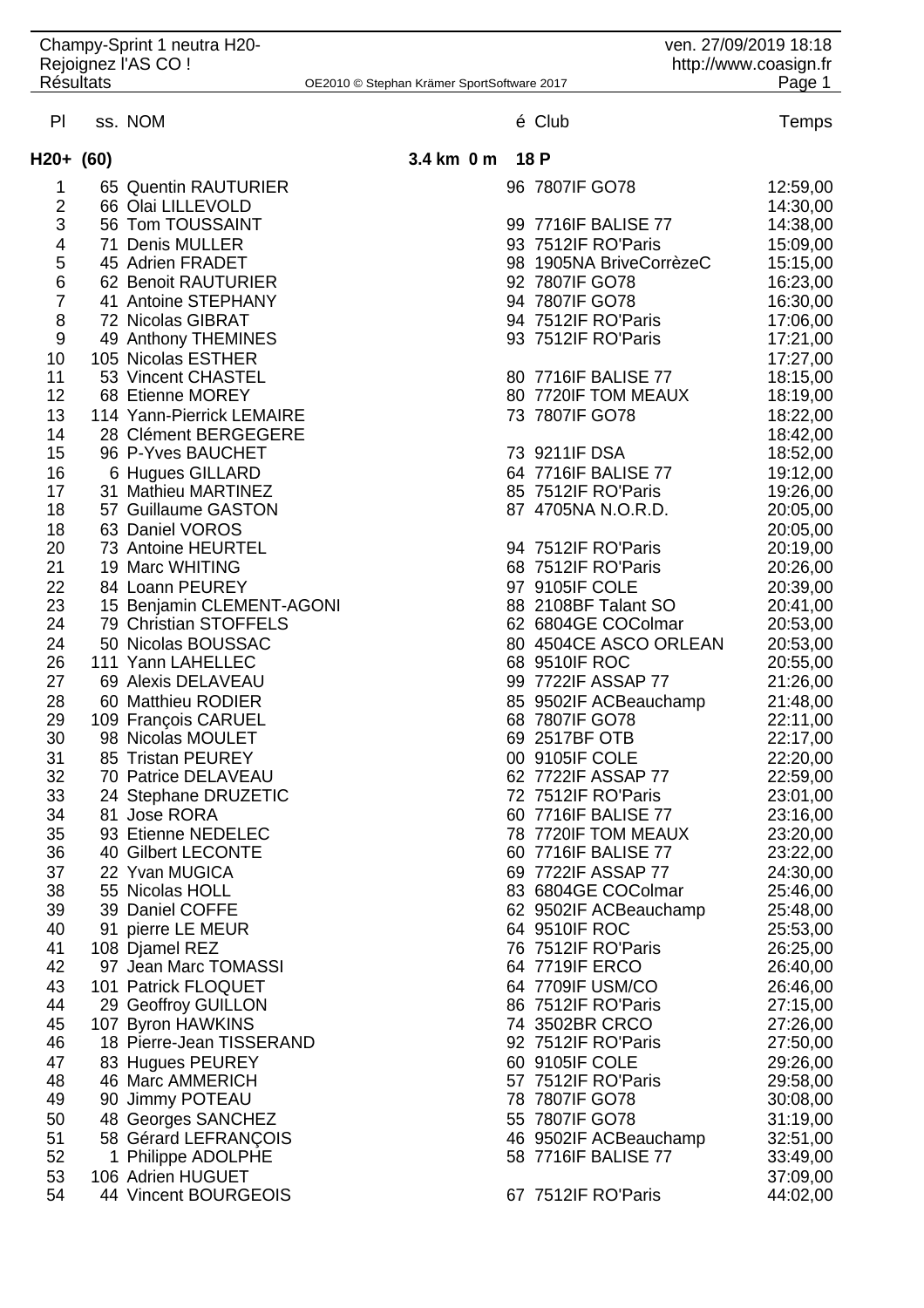| <b>Résultats</b>                                                                                                                             | Champy-Sprint 1 neutra H20-<br>Rejoignez l'AS CO !                                                                                                                                                                                                                                                                                                                                                                                                  | OE2010 © Stephan Krämer SportSoftware 2017 |  |                                                                                       |                                                                                                                                                                                                                                                                                                                                                         | ven. 27/09/2019 18:18<br>http://www.coasign.fr | Page 2                                                                                                                                                                                                                                                   |
|----------------------------------------------------------------------------------------------------------------------------------------------|-----------------------------------------------------------------------------------------------------------------------------------------------------------------------------------------------------------------------------------------------------------------------------------------------------------------------------------------------------------------------------------------------------------------------------------------------------|--------------------------------------------|--|---------------------------------------------------------------------------------------|---------------------------------------------------------------------------------------------------------------------------------------------------------------------------------------------------------------------------------------------------------------------------------------------------------------------------------------------------------|------------------------------------------------|----------------------------------------------------------------------------------------------------------------------------------------------------------------------------------------------------------------------------------------------------------|
| PI                                                                                                                                           | ss. NOM                                                                                                                                                                                                                                                                                                                                                                                                                                             |                                            |  | é Club                                                                                |                                                                                                                                                                                                                                                                                                                                                         |                                                | Temps                                                                                                                                                                                                                                                    |
| $H20+ (60)$                                                                                                                                  |                                                                                                                                                                                                                                                                                                                                                                                                                                                     | $3.4 \text{ km}$ 0 m                       |  | 18 P                                                                                  | (suite)                                                                                                                                                                                                                                                                                                                                                 |                                                |                                                                                                                                                                                                                                                          |
| 55<br>56                                                                                                                                     | 104 Fabrice AUBERT<br>51 Gilles GAILLARD                                                                                                                                                                                                                                                                                                                                                                                                            |                                            |  |                                                                                       | 55 4504CE ASCO ORLEAN<br>51 6099HF INDIVIDUEL                                                                                                                                                                                                                                                                                                           |                                                | 1:00:26,00<br>1:01:37,00                                                                                                                                                                                                                                 |
|                                                                                                                                              | 102 Frederic LOTT<br>88 Denis ROUZOT<br>20 Nathanaël CHOPIN<br>21 Michel SOL                                                                                                                                                                                                                                                                                                                                                                        |                                            |  | 68 9510IF ROC                                                                         | 94 7707IF OPA MONTIGNY<br>84 7512IF RO'Paris<br>48 7707IF OPA MONTIGNY                                                                                                                                                                                                                                                                                  |                                                | pm<br>pm<br>pm<br>Abandon                                                                                                                                                                                                                                |
|                                                                                                                                              | H20- (12) Interp. neutral.: 55-40                                                                                                                                                                                                                                                                                                                                                                                                                   | 3.0 km 0 m                                 |  | 18 P                                                                                  |                                                                                                                                                                                                                                                                                                                                                         |                                                |                                                                                                                                                                                                                                                          |
| 1<br>2<br>3<br>4<br>5<br>6<br>7<br>8<br>9<br>10<br>11                                                                                        | 14 Jules LE MOIGNE<br>36 Bastien THENOZ<br>99 Thomas GINET<br>94 Sébastien DONET<br>112 François ESNAULT<br>7 Lucas GILLARD<br>95 Sylvain BAUCHET<br>89 Adrien DENIER<br>25 Alexandre DRUZETIC<br>59 Lohann LEFRANCOIS<br>52 Aidan PEIS GUERIN                                                                                                                                                                                                      |                                            |  | 04 7807IF GO78<br>03 2517BF OTB<br>05 9404IF AS IGN<br>02 9211IF DSA                  | 03 7707IF OPA MONTIGNY<br>01 2109BF A.S.Quetigny<br>04 7716IF BALISE 77<br>01 7512IF RO'Paris<br>06 7512IF RO'Paris<br><b>7716IF BALISE 77</b>                                                                                                                                                                                                          |                                                | 15:54,00<br>16:39,00<br>17:19,00<br>18:02,00<br>18:21,00<br>19:42,00<br>22:04,00<br>23:16,00<br>33:26,00<br>36:08,00<br>45:23,00                                                                                                                         |
|                                                                                                                                              | 5 Paolo GAMBINI-ALVES                                                                                                                                                                                                                                                                                                                                                                                                                               |                                            |  |                                                                                       | 06 7716IF BALISE 77                                                                                                                                                                                                                                                                                                                                     |                                                | pm                                                                                                                                                                                                                                                       |
| $D20+ (32)$<br>1                                                                                                                             | 87 Clidane HUMEAU                                                                                                                                                                                                                                                                                                                                                                                                                                   | 3.1 km 0 m                                 |  | 17 P                                                                                  | 94 3502BR CRCO                                                                                                                                                                                                                                                                                                                                          |                                                | 19:50,00                                                                                                                                                                                                                                                 |
| $\overline{2}$<br>3<br>4<br>5<br>6<br>$\overline{7}$<br>8<br>9<br>10<br>10<br>12<br>13<br>14<br>15<br>16<br>17<br>18<br>19<br>20<br>21<br>22 | 11 Sandra OLIVIER<br>86 Aurelia PARIS<br>27 Marie PICAZO<br>103 Elodie DONET<br>17 Marie CONIEL<br>76 Eloise LOUVET<br>9 Florence LAGRANGE<br>92 Céline VERCAEMERE<br>37 Perrine THENOZ<br>35 Céline PEKER<br>77 Camille GIRE<br>23 Cecilia DRUZETIC<br>54 Célia BIGUZZI<br>32 Marion DURAND<br>43 Elisabeth PEETERS<br>30 Caroline BOULAIS<br>38 Marie-Pierre COFFE<br>33 Léonor PEDRO<br>75 Ulrike CHARDOT<br>110 Marie CARUEL<br>82 Solène ROBBE |                                            |  | 68 9510IF ROC<br>73 7807IF GO78<br>64 7807IF GO78<br>96 7807IF GO78<br>67 9105IF COLE | 68 7716IF BALISE 77<br>83 3502BR CRCO<br>94 2109BF A.S.Quetigny<br>92 7512IF RO'Paris<br>83 7707IF OPA MONTIGNY<br>75 7716IF BALISE 77<br>99 7707IF OPA MONTIGNY<br>57 7707IF OPA MONTIGNY<br>76 7512IF RO'Paris<br>88 7512IF RO'Paris<br>79 7512IF RO'Paris<br>70 7512IF RO'Paris<br>81 7512IF RO'Paris<br>63 9502IF ACBeauchamp<br>85 7512IF RO'Paris |                                                | 19:52,00<br>20:15,00<br>21:14,00<br>21:23,00<br>23:39,00<br>23:58,00<br>24:02,00<br>24:35,00<br>25:50,00<br>25:50,00<br>25:55,00<br>26:53,00<br>27:33,00<br>27:42,00<br>27:56,00<br>29:25,00<br>29:36,00<br>30:39,00<br>33:12,00<br>35:14,00<br>36:12,00 |
| 23<br>24<br>25<br>26<br>27<br>28<br>29                                                                                                       | 34 Valérie PEKER<br>115 Celine EUDIER<br>74 Isabelle GLASSET<br>61 Valérie TRUONG<br>64 Agnes HEGEDUS<br>16 Ariane TESSIER<br>42 Mélanie VERET                                                                                                                                                                                                                                                                                                      |                                            |  | 59 7807IF GO78                                                                        | 64 7707IF OPA MONTIGNY<br>62 7720IF TOM MEAUX<br>83 9502IF ACBeauchamp<br>54 7709IF USM/CO<br>73 7512IF RO'Paris                                                                                                                                                                                                                                        |                                                | 36:38,00<br>38:34,00<br>38:41,00<br>40:31,00<br>42:03,00<br>43:54,00<br>45:34,00                                                                                                                                                                         |